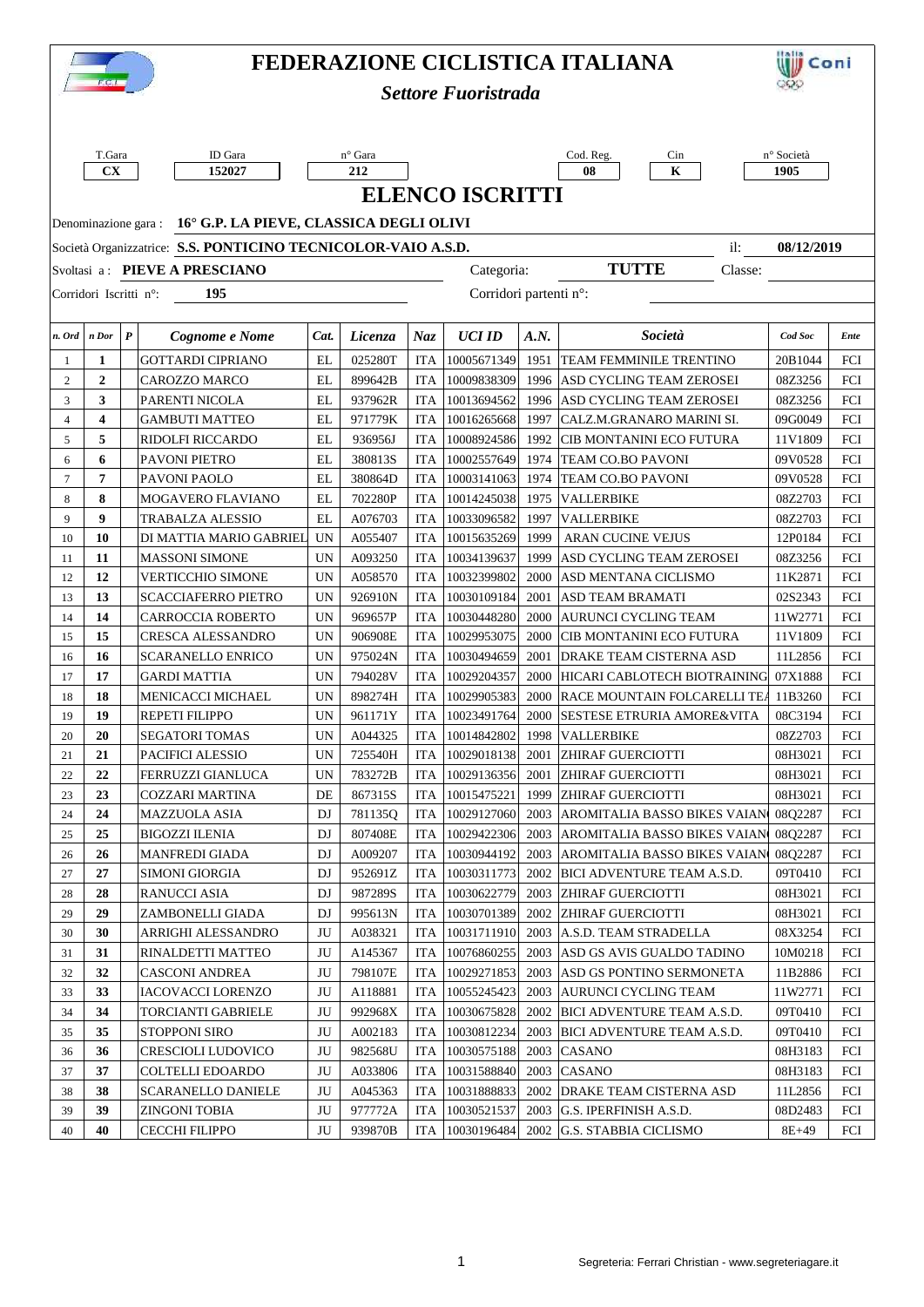| n. Ord   | n Dor    | $\boldsymbol{P}$ | Cognome e Nome                              | Cat.                               | Licenza            | Naz                      | <b>UCI ID</b>              | A.N. | Società                                                  | Cod Soc            | Ente       |
|----------|----------|------------------|---------------------------------------------|------------------------------------|--------------------|--------------------------|----------------------------|------|----------------------------------------------------------|--------------------|------------|
| 41       | 41       |                  | ARZILLI GABRIELE                            | JU                                 | 959328K            | <b>ITA</b>               | 10030372195                | 2002 | <b>G.S. STABBIA CICLISMO</b>                             | $8E + 49$          | FCI        |
| 42       | 42       |                  | DATI TOMMASO                                | JU                                 | 967214Z            | <b>ITA</b>               | 10030432318                | 2002 | <b>G.S. STABBIA CICLISMO</b>                             | $8E + 49$          | FCI        |
| 43       | 43       |                  | <b>BERTINI GABRIELE</b>                     | JU                                 | A033293            | <b>ITA</b>               | 10031577928                | 2003 | <b>GS OLIMPIA VALDARNESE</b>                             | 08C0150            | FCI        |
| 44       | 44       |                  | LALONI MATTEO                               | JU                                 | 986850X            | <b>ITA</b>               | 10030618032                | 2003 | <b>RACE MOUNTAIN FOLCARELLI TEA</b>                      | 11B3260            | <b>FCI</b> |
| 45       | 45       |                  | OLIVIERI DAMIANO                            | JU                                 | 992078W            | <b>ITA</b>               | 10030668148                | 2003 | RACE MOUNTAIN FOLCARELLI TEA                             | 11B3260            | <b>FCI</b> |
| 46       | 46       |                  | <b>MININNI FLAVIO</b>                       | JU                                 | A068364            | <b>ITA</b>               | 10032776987                | 2003 | S.S. LAZIO CICLISMO                                      | 11G0008            | FCI        |
| 47       | 47       |                  | <b>FORESTIERI FEDERICO</b>                  | JU                                 | A184385            | <b>ITA</b>               | 10096203166                | 2002 | S.S. LAZIO CICLISMO                                      | 11G0008            | <b>FCI</b> |
| 48       | 48       |                  | DJORDJEVIC RICCARDO                         | JU                                 | A109203            | <b>ITA</b>               | 10050461404                | 2003 | <b>SS AQUILA</b>                                         | 08M0131            | <b>FCI</b> |
| 49       | 49       |                  | SALVADORI PIETRO                            | JU                                 | 938311V            | <b>ITA</b>               | 10030184259                | 2002 | TEAM GIORGI A.S.D.                                       | 02J2143            | <b>FCI</b> |
| 50       | 50       |                  | <b>MANSANI FABIO</b>                        | JU                                 | 942721U            | <b>ITA</b>               | 10030220231                | 2002 | TEAM MAMMA E PAPA' FANINI LIV                            | 08W3108            | FCI        |
| 51       | 51       |                  | INGALDI MANUEL                              | JU                                 | A009522            | <b>ITA</b>               | 10030951064                | 2002 | VALDARNO REGIA CONGRESSI SEI                             | 08L2910            | <b>FCI</b> |
| 52       | 52       |                  | ARVONIO FRANCESCO                           | JU                                 | 964985L            | <b>ITA</b>               | 10030414332                | 2002 | ZHIRAF GUERCIOTTI                                        | 08H3021            | FCI        |
| 53       | 53       |                  | <b>BUSSONE PIERLUIGI</b>                    | JU                                 | A041379            | <b>ITA</b>               | 10031800220                | 2002 | ZHIRAF GUERCIOTTI                                        | 08H3021            | FCI        |
| 54       | 54       |                  | <b>CHIANDUSSI SAMUEL</b>                    | AL <sub>2</sub>                    | 704305N            | <b>ITA</b>               | 10028777557                | 2004 | A.S.D. G.S. DONI 2004                                    | 05H0684            | <b>FCI</b> |
| 55       | 55       |                  | <b>ROSSI DANIELE</b>                        | AL <sub>2</sub>                    | 820661A            | <b>ITA</b>               | 10029487576                | 2004 | A.S.D. TEAM BIKE MIRANDA                                 | 10T0527            | <b>FCI</b> |
| 56       | 56       |                  | POLI TOMMASO                                | AL <sub>2</sub>                    | 995534F            | <b>ITA</b>               | 10030700581                | 2004 | A.S.D. TEAM STRADELLA                                    | 08X3254            | <b>FCI</b> |
| 57       | 57       |                  | <b>MOLESTI SAMUELE</b>                      | AL <sub>2</sub>                    | 704250S            | <b>ITA</b>               | 10028776951                | 2004 | CICLISTICA MOBILIERI PONSACCO                            | 08C2922            | <b>FCI</b> |
| 58       | 58       |                  | <b>BENEDETTI LORENZO</b>                    | AL2                                | 711218C            | <b>ITA</b>               | 10028860312                | 2004 | GS OLIMPIA VALDARNESE                                    | 08C0150            | FCI        |
| 59       | 59       |                  | <b>FERRI TOMMASO</b>                        | AL <sub>2</sub>                    | 996984C            | <b>ITA</b>               | 10030718971                | 2004 | <b>GS OLIMPIA VALDARNESE</b>                             | 08C0150            | FCI        |
| 60       | 60       |                  | <b>MENICACCI THOMAS</b>                     | AL <sub>2</sub>                    | 704581T            | <b>ITA</b>               | 10028781193                | 2004 | RACE MOUNTAIN FOLCARELLI TEA                             | 11B3260            | FCI        |
| 61       | 61       |                  | CATARZI TOMMASO                             | AL <sub>2</sub>                    | 708160U            | <b>ITA</b>               | 10028825956                | 2004 | <b>SS AQUILA</b>                                         | 08M0131            | <b>FCI</b> |
| 62       | 62       |                  | NICOLUCCI IACOPO                            | AL2                                | 791275E            | <b>ITA</b>               | 10029176873                | 2004 | TEAM MAMMA E PAPA' FANINI LIV                            | 08W3108            | FCI        |
| 63       | 63       |                  | <b>SERNI MARCO</b>                          | AL2                                | 980079F            | <b>ITA</b>               | 10030545583                | 2004 | UC DONORATICO - GS CARLI SALV                            | 08S0336            | FCI        |
| 64       | 64       |                  | <b>SCAPPINI SAMUELE</b>                     | AL1                                | A005336            | <b>ITA</b>               | 10030866895                | 2005 | <b>A.S.D. NESTOR MARSCIANO</b>                           | 10J0206            | <b>FCI</b> |
| 65       | 65       |                  | VINCIOTTI DANILO                            | AL1                                | A071020            | <b>ITA</b>               | 10032878031                | 2005 | ASD GS AVIS GUALDO TADINO                                | 10M0218            | <b>FCI</b> |
| 66       | 66       |                  | GAGGIOLI JACOPO                             | AL1                                | A083932            | <b>ITA</b>               | 10033523180                | 2005 | ASD GS AVIS GUALDO TADINO                                | 10M0218            | <b>FCI</b> |
| 67       | 67       |                  | PELUCCHINI ALEX                             | AL1                                | A129490            | <b>ITA</b>               | 10063135159                | 2005 | ASD GS AVIS GUALDO TADINO                                | 10M0218            | <b>FCI</b> |
| 68       | 68       |                  | <b>COSENTINO RAFFAELE</b>                   | AL1                                | 806656C            | <b>ITA</b>               | 10029411289                | 2005 | ASD GUBBIO CICLISMO MOCAIANA                             | 10B0029            | <b>FCI</b> |
| 69       | 69       |                  | DI GIROLAMO MICHAEL                         | AL1                                | 798155D            | <b>ITA</b>               | 10029272560                | 2005 | CICLISTICA CECINA                                        | 08U0110            | <b>FCI</b> |
| 70       | 70       |                  | GIGLIOTTI RICCARDO                          | AL1                                | 800113S            | <b>ITA</b>               | 10029301458                | 2005 | <b>GS OLIMPIA VALDARNESE</b>                             | 08C0150            | <b>FCI</b> |
| 71       | 71       |                  | <b>GIANNELLI ALESSIO</b>                    | AL1                                | 802813N            | <b>ITA</b>               | 10029344096                | 2005 | <b>GS OLIMPIA VALDARNESE</b>                             | 08C0150            | FCI        |
| 72       | 72       |                  | PIERI NICCOLO'                              | AL1                                | 812503R            | <b>ITA</b>               | 10029467974                | 2005 | <b>GS OLIMPIA VALDARNESE</b>                             | 08C0150            | FCI        |
| 73       | 73       |                  | FAILLI ALESSANDRO                           | AL1                                | A095779            | <b>ITA</b>               | 10034314742                | 2005 | <b>GS OLIMPIA VALDARNESE</b>                             | 08C0150            | FCI        |
| 74       | 74       |                  | RESCIA MANUEL                               | AL1                                | 844872S            | <b>ITA</b>               | 10029595286                |      | 2005 TRZ CYCLING TEAM                                    | 11U3288            | <b>FCI</b> |
| 75       | 75       |                  | <b>BELLUCCI VITTORIO</b>                    | AL1                                | A033267            | ITA                      | 10031576918                | 2005 | U.C. PETRIGNANO A.S.D.                                   | 10B0551            | FCI        |
| 76       | 76       |                  | ZINGONI GRETA                               | DA <sub>2</sub>                    | 997501R            | <b>ITA</b>               | 10030725641                | 2004 | CICLISTICA S.MINIATO-S.CROCE A.                          | 08B2481            | FCI        |
|          | 77       |                  | OGGERO MARGHERITA BEA DA2                   |                                    |                    |                          | 10029936406                | 2004 |                                                          |                    |            |
| 77       | 78       |                  | <b>SEMOLI SERENA</b>                        |                                    | 903434P<br>706387A | <b>ITA</b>               | 10028802314                | 2004 | <b>ELBA BIKE</b><br><b>GS OLIMPIA VALDARNESE</b>         | 08A2700<br>08C0150 | FCI        |
| 78       | 79       |                  | <b>MATTOLINI CAMILLA</b>                    | DA <sub>2</sub>                    |                    | <b>ITA</b><br><b>ITA</b> | 10030611766                | 2004 | <b>RACING TEAM FANELLI</b>                               | 08Y3263            | FCI        |
| 79<br>80 | 80       |                  | LAURETTI MELISSA                            | DA <sub>2</sub><br>DA <sub>2</sub> | A148353<br>726590V | <b>ITA</b>               | 10029032383                | 2004 | TEAM DI FEDERICO BLUE                                    | 12P1156            | FCI<br>FCI |
|          |          |                  |                                             |                                    |                    |                          |                            |      |                                                          |                    |            |
| 81       | 81<br>82 |                  | FRUGOLI NICOLE                              | DA1                                | 794919X            | <b>ITA</b>               | 10029214663                | 2005 | <b>AC F. BESSI CALENZANO</b>                             | 08G0238            | FCI        |
| 82       | 83       |                  | <b>SENESI CATERINA</b>                      | DA1                                | 800533X            | <b>ITA</b>               | 10029307118<br>10032768907 | 2005 | AC F. BESSI CALENZANO<br>2005 BICI ADVENTURE TEAM A.S.D. | 08G0238            | FCI        |
| 83       |          |                  | MODESTI BARBARA                             | DA1                                | A068137            | <b>ITA</b>               |                            |      |                                                          | 09T0410            | FCI        |
| 84       | 84       |                  | <b>GENTILI VALENTINA</b>                    | DA1                                | A073600            | <b>ITA</b>               | 10032973213                |      | 2005 RACE MOUNTAIN FOLCARELLI TEA                        | 11B3260            | FCI        |
| 85       | 85       |                  | SORRENTINO GIULIA                           | DA1                                | A070062            | <b>ITA</b>               | 10032838827                |      | 2005   U.C. PETRIGNANO A.S.D.                            | 10B0551            | FCI        |
| 86       | 86       |                  | <b>MUSILLI FRANCESCO</b>                    | ES <sub>2</sub>                    | A100945            | <b>ITA</b>               | 10034652020                |      | 2006   A.S.D PEDALE ROSSOBLU TRUENT                      | 12E1259            | FCI        |
| 87       | 87       |                  | <b>BRUNELLI SAMUELE</b>                     | ES <sub>2</sub>                    | A060741            | <b>ITA</b>               | 10032492657                |      | 2006 A.S.D. NESTOR MARSCIANO                             | 10J0206            | FCI        |
| 88       | 88       |                  | <b>GARRAMONE STEFANO</b>                    | ES <sub>2</sub>                    | A122243            | <b>ITA</b>               | 10058507148                | 2006 | CICLISTICA S.MINIATO-S.CROCE A.                          | 08B2481            | FCI        |
| 89       | 89       |                  | <b>GUGLIELMI DARIO</b>                      | ES <sub>2</sub>                    | A143979            | <b>ITA</b>               | 10076398901                |      | 2006 ELBA BIKE                                           | 08A2700            | FCI        |
| 90       | 90       |                  | CHIARUGI GIACOMO                            | ES <sub>2</sub>                    | A027058            | <b>ITA</b>               | 10031412927                |      | 2006 G.S. DACCORDI                                       | 08Q3198            | FCI        |
| 91       | 91       |                  | DEL MEDICO FABIO                            | ES <sub>2</sub>                    | 788593T            | <b>ITA</b>               | 10029160406                |      | 2006 GS BORGONUOVO                                       | 08A0344            | FCI        |
| 92       | 92       |                  | DROVANDI KEVIN                              | ES <sub>2</sub>                    | 807417N            | <b>ITA</b>               | 10029422508                | 2006 | <b>GS BORGONUOVO</b>                                     | 08A0344            | FCI        |
| 93       | 93       |                  | SPANIO MATTEO                               | ES <sub>2</sub>                    | A000642            | <b>ITA</b>               | 10030781316                | 2006 | <b>GS BORGONUOVO</b>                                     | 08A0344            | FCI        |
| 94<br>95 | 94<br>95 |                  | ABBATE MATTEO                               | ES <sub>2</sub><br>ES <sub>2</sub> | A059024<br>A033289 | <b>ITA</b>               | 10032419606<br>10031577726 | 2006 | 2006 GS BORGONUOVO<br>GS OLIMPIA VALDARNESE              | 08A0344<br>08C0150 | FCI        |
|          | 96       |                  | <b>BERTINI FRANCESCO</b><br>D'ULIZIA MATTEO | ES <sub>2</sub>                    | A160976            | ITA<br><b>ITA</b>        | 10085310167                |      | 2006 S.S. LAZIO CICLISMO                                 | 11G0008            | FCI<br>FCI |
| 96       | 97       |                  | <b>FALSINI FILIPPO</b>                      | ES <sub>2</sub>                    | 783254H            |                          | 10029136255                |      |                                                          | 08C0310            |            |
| 97       |          |                  |                                             |                                    |                    | <b>ITA</b>               |                            |      | 2006 ISC PEDALE TOSCANO PONTICINO                        |                    | FCI        |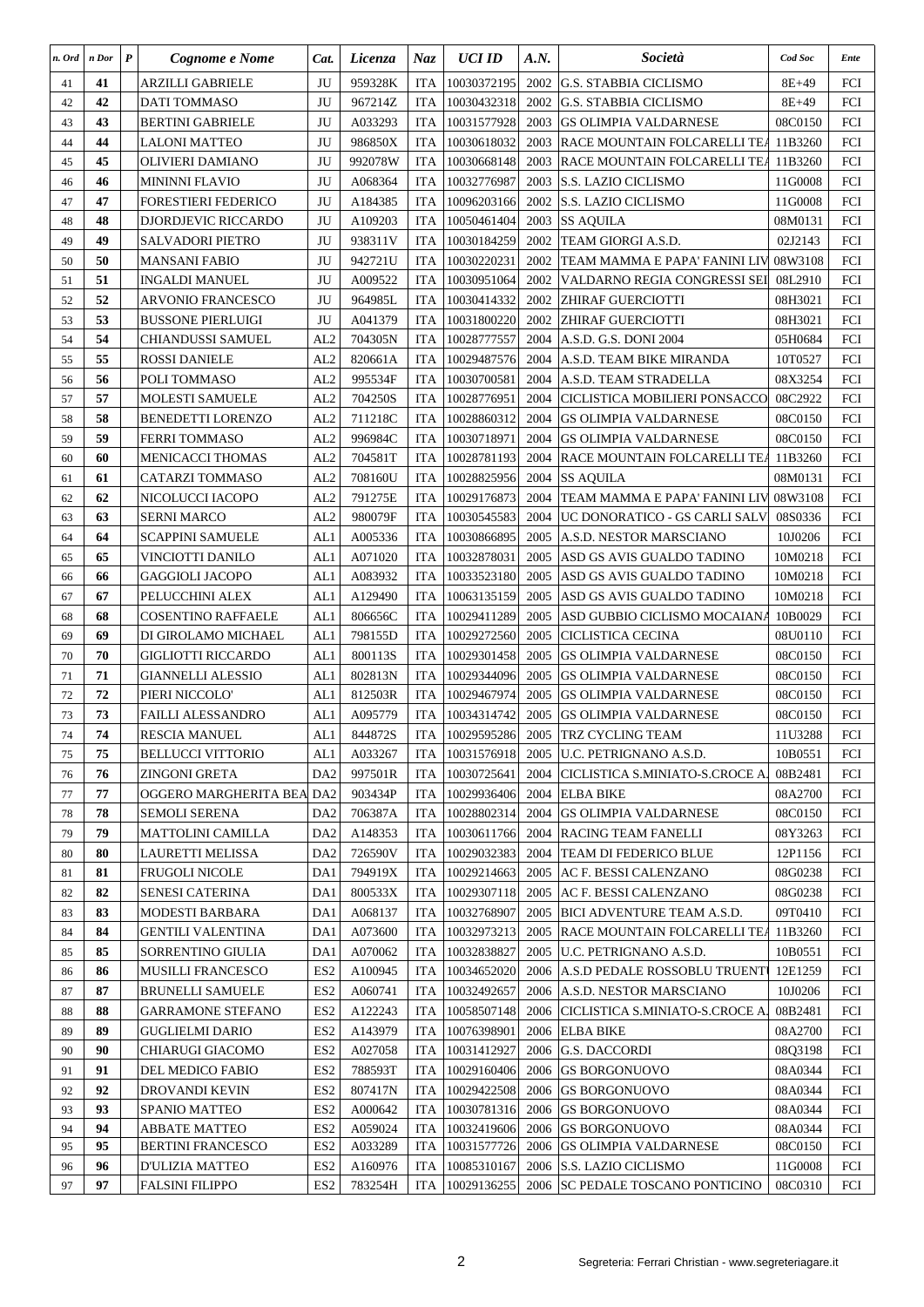| n. Ord  | n Dor      | $\boldsymbol{P}$ | Cognome e Nome             | Cat.            | Licenza   | Naz        | <b>UCI ID</b> | A.N. | Società                               | Cod Soc  | Ente        |
|---------|------------|------------------|----------------------------|-----------------|-----------|------------|---------------|------|---------------------------------------|----------|-------------|
| 98      | 98         |                  | <b>ROSADI DANIELE</b>      | ES <sub>2</sub> | A000539   | <b>ITA</b> | 10030778888   | 2006 | SC PEDALE TOSCANO PONTICINO           | 08C0310  | FCI         |
| 99      | 99         |                  | FARSETTI LORENZO           | ES <sub>2</sub> | A000540   | <b>ITA</b> | 10030778989   | 2006 | SC PEDALE TOSCANO PONTICINO           | 08C0310  | FCI         |
| 100     | <b>100</b> |                  | AGOSTINELLI FILIPPO        | ES <sub>2</sub> | A032449   | <b>ITA</b> | 10031559033   | 2006 | SC PEDALE TOSCANO PONTICINO           | 08C0310  | FCI         |
| 101     | 101        |                  | <b>FERI DIEGO</b>          | ES <sub>2</sub> | A038331   | <b>ITA</b> | 10031712314   | 2006 | <b>SC PEDALE TOSCANO PONTICINO</b>    | 08C0310  | <b>FCI</b>  |
| 102     | 102        |                  | <b>GIGLI GIORDANO</b>      | ES <sub>2</sub> | A004283   | <b>ITA</b> | 10030849519   | 2006 | TRZ CYCLING TEAM                      | 11U3288  | <b>FCI</b>  |
| 103     | 103        |                  | FRANCESCANGELI TOMMAS      | ES <sub>2</sub> | 889152W   | <b>ITA</b> | 10029842840   | 2006 | U.C. PETRIGNANO A.S.D.                | 10B0551  | FCI         |
| 104     | 104        |                  | PIACENZA FILIPPO           | ES <sub>2</sub> | A032605   | <b>ITA</b> | 10031563679   | 2006 | UC ROSIGNANO - DONORATICO             | 08E2250  | <b>FCI</b>  |
| 105     | 105        |                  | BROZZI ELISA               | ED <sub>2</sub> | A132857   | <b>ITA</b> | 10070647306   | 2006 | A.S.D. NESTOR MARSCIANO               | 10J0206  | <b>FCI</b>  |
| 106     | 106        |                  | <b>BELARDI ANGELICA</b>    | ED <sub>2</sub> | A159235   | <b>ITA</b> | 10084067254   | 2006 | ASD GS AVIS GUALDO TADINO             | 10M0218  | <b>FCI</b>  |
| 107     | 107        |                  | TASCIOTTI LETIZIA          | ED <sub>2</sub> | 812523C   | <b>ITA</b> | 10029468378   | 2006 | CICLISTICA S.MINIATO-S.CROCE A.       | 08B2481  | FCI         |
| 108     | 108        |                  | KABETAJ NELIA              | ED <sub>2</sub> | A057546   | <b>ITA</b> | 10032362820   | 2006 | <b>GS BORGONUOVO</b>                  | 08A0344  | FCI         |
| 109     | 109        |                  | COZZARI GIULIA             | ED <sub>2</sub> | 889202H   | <b>ITA</b> | 10029843143   | 2006 | U.C. PETRIGNANO A.S.D.                | 10B0551  | FCI         |
| 110     | <b>110</b> |                  | PESCHI DANIELE             | $ID-2$          | A132474   | <b>ITA</b> |               | 2003 | TRZ CYCLING TEAM                      | 11U3288  | FCI         |
| 111     | 112        |                  | DE SIMONE FEDERICO         | M1              | A118829   | <b>ITA</b> | 10058714585   | 1987 | A.S.D. G.C. TONDI SPORT               | 08R3128  | <b>FCI</b>  |
| 112     | 113        |                  | <b>GUIDOTTI ALESSANDRO</b> | M1              | A185791   | <b>ITA</b> | 10049106838   | 1987 | A.S.D. TEAM BIKE BALLERO              | 08V3008  | FCI         |
| 113     | 114        |                  | PROJETTI MATTIA            | M1              | 796297S   | <b>ITA</b> | 10029238410   | 1988 | ASD VELO CLUB RACING ASSISI BA        | 10B0854  | <b>FCI</b>  |
| 114     | 115        |                  | CHIERUZZI LEONARDO         | M1              | 819544Y   | <b>ITA</b> | 10064814067   | 1989 | G.S. AVIS AMELIA A.S.D.               | 10X0531  | FCI         |
| 115     | 116        |                  | ROSSI DAMIANO              | M1              | 200078765 | <b>ITA</b> |               | 1987 | <b>INDIVIDUALE</b>                    | L610019  | <b>UISP</b> |
| 116     | 117        |                  | <b>MARINI MIRKO</b>        | M <sub>2</sub>  | A012723   | <b>ITA</b> | 10031011688   | 1983 | A.S.D. CICLOSPORT POGGIBONSI          | 08U2755  | <b>FCI</b>  |
| 117     | 118        |                  | CEPPITELLI BENEDETTO       | M <sub>2</sub>  | 943684Z   | <b>ITA</b> | 10030229123   | 1981 | U.C. PETRIGNANO A.S.D.                | 10B0551  | FCI         |
| 118     | 119        |                  | <b>BALDUCCI MIRCO</b>      | M <sub>3</sub>  | 464625V   | <b>ITA</b> | 10002129637   | 1978 | A.S.D. G.C. TONDI SPORT               | 08R3128  | <b>FCI</b>  |
| 119     | <b>120</b> |                  | <b>GONFIA MICHELE</b>      | M <sub>3</sub>  | 996879S   | <b>ITA</b> | 10058264143   |      | 1976 ASD BIKELAND TEAM BIKE 2003      | 10Y0595  | FCI         |
| 120     | 121        |                  | CAMELI EZIO                | M <sub>3</sub>  | A185932   | <b>ITA</b> | 10097506808   |      | 1976 BICI ADVENTURE TEAM A.S.D.       | 09T0410  | FCI         |
| 121     | 122        |                  | <b>BOGGIA STEFANO</b>      | M <sub>3</sub>  | A143391   | <b>ITA</b> | 10001426789   | 1980 | <b>G.S. DACCORDI</b>                  | 08Q3198  | <b>FCI</b>  |
| 122     | 123        |                  | <b>CECCARELLI SANDRO</b>   | M <sub>3</sub>  | A155749   | <b>ITA</b> | 10082293770   | 1979 | <b>GRAVITY TEAM FRANCY</b>            | 08F1511  | <b>FCI</b>  |
| 123     | 124        |                  | <b>NANNI STEFANO</b>       | M <sub>3</sub>  | A171572   | <b>ITA</b> | 10091918089   | 1979 | <b>GS BORGONUOVO</b>                  | 08A0344  | <b>FCI</b>  |
| 124     | 125        |                  | BRUGNONI VALERIO           | M <sub>3</sub>  | 707944H   | <b>ITA</b> | 10028823431   | 1977 | <b>SC PARLESCA</b>                    | 10Y0827  | <b>FCI</b>  |
| 125     | 126        |                  | SQUARTA DAVID              | M <sub>3</sub>  | 914095H   | <b>ITA</b> | 10030008851   | 1977 | U.C. PETRIGNANO A.S.D.                | 10B0551  | FCI         |
| 126     | 127        |                  | <b>MANCINELLI FEDERICO</b> | M3              | A169729   | <b>ITA</b> | 10089689820   | 1977 | U.C. PETRIGNANO A.S.D.                | 10B0551  | <b>FCI</b>  |
| 127     | 128        |                  | PAOLINO GIUSEPPE           | M <sub>3</sub>  | 7968338   | <b>ITA</b> |               | 1978 | ASD IT AUCTION TEAM                   | 10MC0561 | ACSI        |
| 128     | 129        |                  | LAZZERONI MICHELE          | M <sub>3</sub>  | 2120342   | <b>ITA</b> |               | 1977 | FANS CLUB DANIELE BENNATI             | 94348    | <b>AICS</b> |
| 129     | 130        |                  | IACONI FABRIZIO            | M <sub>3</sub>  | 200137834 | <b>ITA</b> |               | 1980 | BIKE RACING TEAM A. S. D.             | 231      | <b>UISP</b> |
| 130     | 131        |                  | ROSATI RICCARDO            | M <sub>4</sub>  | A045965   | <b>ITA</b> | 10031912273   | 1971 | A.S.D. TEAM BIKE MIRANDA              | 10T0527  | FCI         |
| 131     | 132        |                  | <b>MARIANI DIEGO</b>       | M4              | 714970D   | <b>ITA</b> | 10028908307   |      | 1974   ASD MENTANA CICLISMO           | 11K2871  | <b>FCI</b>  |
| 132     | 133        |                  | SPANIO ROBERTO             | M4              | A165233   | <b>ITA</b> | 10088405982   |      | 1973 GS BORGONUOVO                    | 08A0344  | FCI         |
| 133     | 134        |                  | MINIATI LEONARDO           | M4              | A014809   | <b>ITA</b> | 10031057865   | 1972 | <b>ZHIRAF GUERCIOTTI</b>              | 08H3021  | FCI         |
| 134     | 135        |                  | <b>GERINI MAURIZIO</b>     | M4              | 190984319 | <b>ITA</b> |               | 1972 | <b>BIKESTAR</b>                       | 2069     | <b>UISP</b> |
| 135     | 136        |                  | <b>LALONI ALBERTO</b>      | M4              | 200224683 | <b>ITA</b> |               | 1973 | ASD ABITACOLO SPORT CLUB              | I200980  | <b>UISP</b> |
| 136     | 137        |                  | PII GINO                   | M <sub>5</sub>  | A109195   | <b>ITA</b> | 10050466151   | 1969 | A.S.D. G.C. TONDI SPORT               | 08R3128  | FCI         |
| 137     | 138        |                  | PASQUETTI VANNI            | M <sub>5</sub>  | A045166   | <b>ITA</b> | 10031881961   | 1967 | ASD BIKELAND TEAM BIKE 2003           | 10Y0595  | FCI         |
| 138     | 139        |                  | <b>GRAZIUSO RAFFAELE</b>   | M <sub>5</sub>  | 904753F   | <b>ITA</b> | 10029942264   | 1968 | <b>SC PARLESCA</b>                    | 10Y0827  | FCI         |
| 139     | 140        |                  | <b>INNOCENZI PAOLO</b>     | M <sub>5</sub>  | 466236Z   | <b>ITA</b> | 10028535764   | 1970 | U.C. PETRIGNANO A.S.D.                | 10B0551  | FCI         |
| 140     | 141        |                  | AGOSTINELLI LUCA           | M <sub>5</sub>  | 466244H   | <b>ITA</b> | 10028535865   | 1969 | U.C. PETRIGNANO A.S.D.                | 10B0551  | FCI         |
| 141     | 142        |                  | <b>GORIETTI MARCO</b>      | M <sub>5</sub>  | 569809O   | <b>ITA</b> | 10028607809   | 1967 | U.C. PETRIGNANO A.S.D.                | 10B0551  | FCI         |
| 142     | 143        |                  | TOMASSINI GIANLUCA         | M <sub>5</sub>  | 797140H   | <b>ITA</b> | 10029252554   | 1969 | U.C. PETRIGNANO A.S.D.                | 10B0551  | FCI         |
| $143\,$ | 144        |                  | COZZARI GERMANO            | M5              | 856964S   | <b>ITA</b> | 10029656924   | 1970 | U.C. PETRIGNANO A.S.D.                | 10B0551  | FCI         |
| 144     | 145        |                  | FERRUZZI FABRIZIO          | M <sub>5</sub>  | 638799J   | <b>ITA</b> | 10028698745   | 1968 | ZHIRAF GUERCIOTTI                     | 08H3021  | FCI         |
| 145     | 146        |                  | <b>FIRENZE MAURIZIO</b>    | M <sub>5</sub>  | 190838584 | <b>ITA</b> |               | 1966 | <b>ASD BY BIKE</b>                    | 2801     | <b>UISP</b> |
| 146     | 147        |                  | CAVALIERI FABRIZIO         | M6              | 943671B   | <b>ITA</b> | 10066345152   |      | 1963   ASD VELO CLUB RACING ASSISI BA | 10B0854  | FCI         |
| 147     | 148        |                  | GIANNINI GIANPAOLO         | M6              | 950048R   | <b>ITA</b> | 10030285707   | 1963 | AVIS PRATOVECCHIO-ERREPI              | 08C3016  | FCI         |
| 148     | 149        |                  | DEL CORSO GINO             | M6              | 190511833 | <b>ITA</b> |               | 1963 | TEAM VALDERA BIKE                     | L700505  | <b>UISP</b> |
| 149     | 150        |                  | COSENTINO CARLO            | M7              | A165763   | <b>ITA</b> | 10050467161   | 1959 | ASD ACQUA & SAPONE TEAM MOO           | 10C0806  | FCI         |
| 150     | 151        |                  | <b>VALENTINI MARCO</b>     | M7              | 701510C   | <b>ITA</b> | 10028747346   |      | 1956 G.S. AVIS AMELIA A.S.D.          | 10X0531  | FCI         |
| 151     | 152        |                  | CHIERUZZI SANDRO           | M7              | 818907U   | <b>ITA</b> | 10029482324   | 1957 | G.S. AVIS AMELIA A.S.D.               | 10X0531  | FCI         |
| 152     | 153        |                  | MARIOLI OLANDO             | M7              | A159983   | <b>ITA</b> | 10084733120   |      | 1958 RACE MOUNTAIN FOLCARELLI TEA     | 11B3260  | FCI         |
| 153     | 154        |                  | ROSSELLI RICCARDO          | M7              | A187206   | <b>AUS</b> | 10029841426   | 1960 | TEAM MAMMA E PAPA' FANINI LIV         | 08W3108  | FCI         |
| 154     | 156        |                  | <b>BURZI MASSIMO</b>       | M8              | 570742Q   | <b>ITA</b> | 10028608314   |      | 1955   A.S.D. CICLI TADDEI            | 08Z2799  | FCI         |